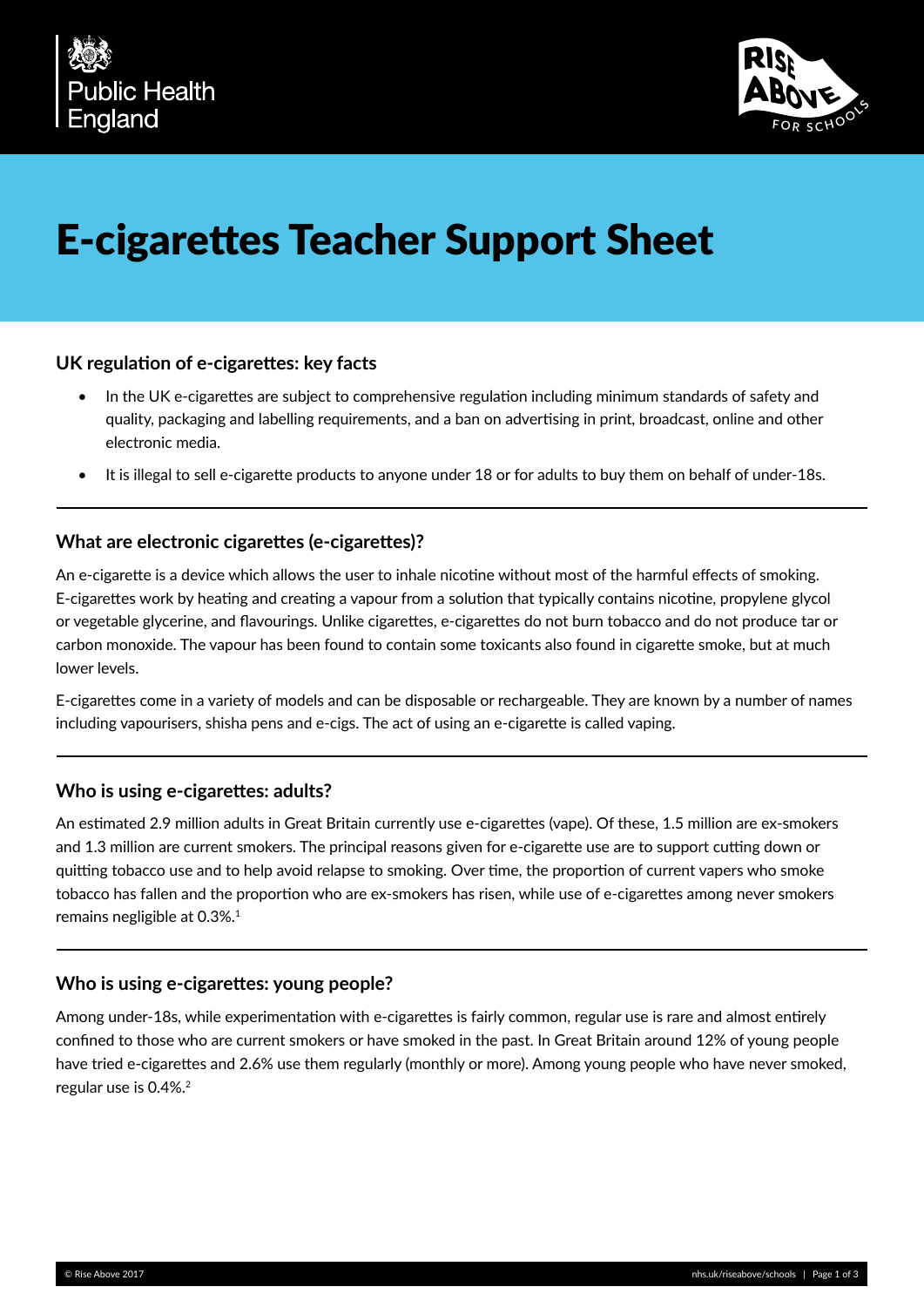

# **Does the presence of e-cigarettes make smoking seem normal again?**

Over the period when e-cigarette use has been increasing in Britain, smoking rates among both adults and young people have declined and are at their lowest levels since records began. There is no evidence to date that e-cigarettes are renormalising smoking; instead, they may have contributed to the continued decline in smoking.

#### **How are e-cigarettes regulated?**

E-cigarettes are regulated in the UK under the Tobacco and Related Products Regulations 2016. The regulations set minimum standards of safety and quality and impose tight restrictions on advertising and promotion. Separate regulations introduced in October 2015 make it illegal in England and Wales to sell e-cigarette products to anyone under the age of 18 or for adults to buy them on behalf of under-18s.

## **Do e-cigarettes help people to stop smoking?**

E-cigarettes are now the most popular stop smoking aid in England.3 A developing body of evidence shows that they can help smokers to quit or, for those who are not ready to stop in one step, to reduce their cigarette consumption.<sup>4, 5</sup> It is estimated that e-cigarettes contribute an additional 16,000–22,000 ex-smokers per year beyond those who would be expected to quit through other means.<sup>6</sup>

#### **Are e-cigarettes safe for users?**

E-cigarettes are not completely risk free, but based on current evidence they carry a small fraction of the risk of cigarettes. As well as nicotine, e-cigarette liquid and vapour can contain potentially harmful chemicals, although these are either at much lower levels than in cigarette smoke or at levels not associated with serious health risk.

The authors of Public Health England's 2015 independent evidence review concluded that, based on the available peer-reviewed evidence, e-cigarette use is around 95% less harmful than smoking.7 The Royal College of Physicians reached a similar conclusion in its report on tobacco harm reduction published in April 2016.<sup>8</sup>

# **What about the risks from nicotine?**

The great majority of the harm from smoking comes from inhaling tobacco smoke which contains thousands of chemicals, a significant number of which are toxic. While nicotine is the addictive substance in cigarettes, it is relatively harmless. Nicotine in e-cigarettes poses little danger to adult users. However evidence from animal studies indicates that the adolescent brain may be more sensitive to the effects of nicotine.<sup>9</sup> Products containing nicotine are not recommended for young people, with the exception of nicotine replacement therapy to support smoking cessation for those aged 12 years and over.

Nicotine does pose a risk of poisoning if swallowed. To prevent accidental poisoning of children, e-cigarettes and liquids should be stored safely out of their reach.<sup>10</sup>